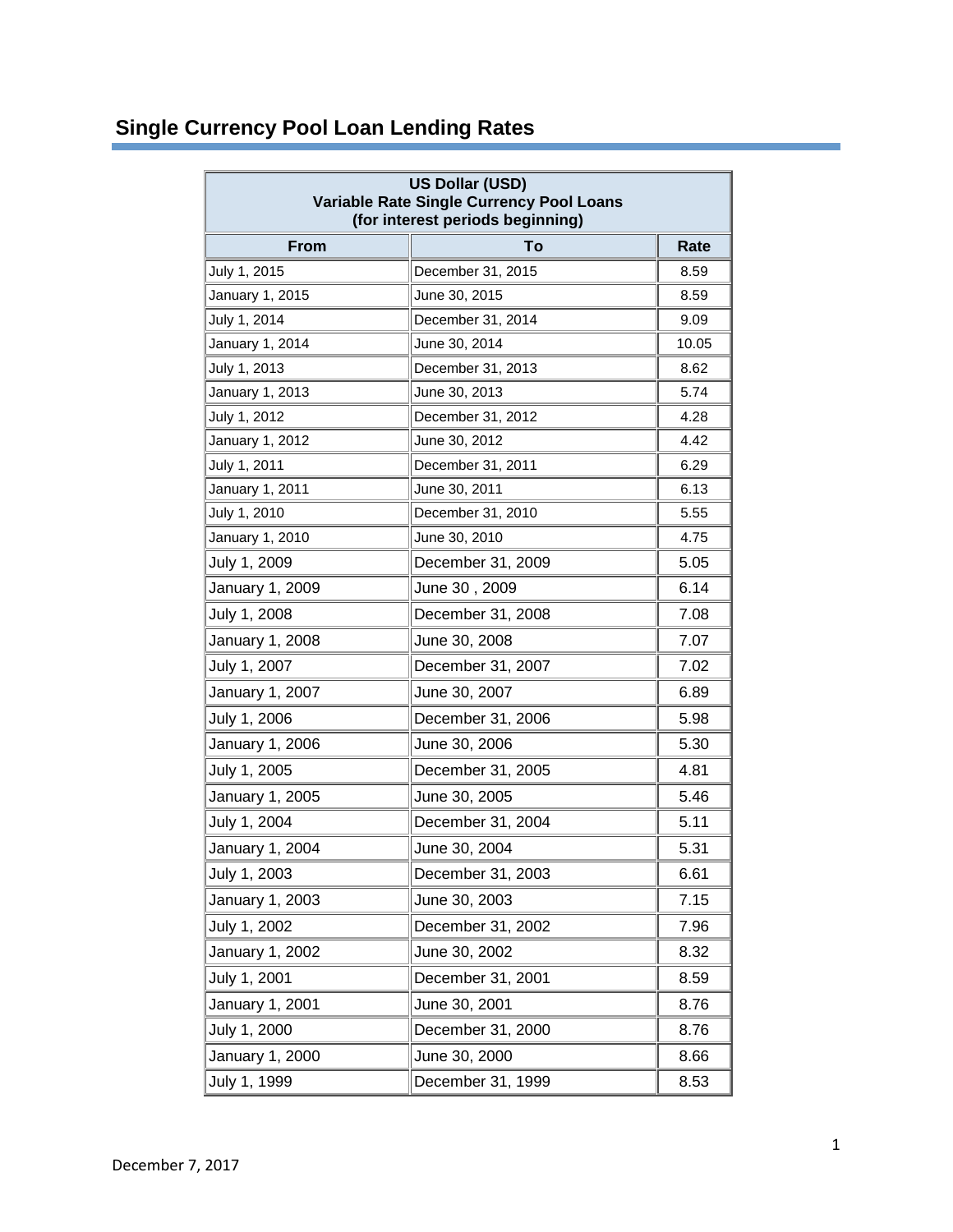| January 1, 1999                                                                            | June 30, 1999     | 7.97 |  |
|--------------------------------------------------------------------------------------------|-------------------|------|--|
| July 1, 1998                                                                               | December 31, 1998 | 7.54 |  |
| January 1, 1998                                                                            | June 30, 1998     | 8.37 |  |
| July 1, 1997                                                                               | December 31, 1997 | 6.54 |  |
| Euro (EUR)<br>Variable Rate Single Currency Pool Loans<br>(for interest periods beginning) |                   |      |  |
| <b>From</b>                                                                                | To                | Rate |  |
| January 1, 2015                                                                            | June 30, 2015     | 0.47 |  |
| July 1, 2014                                                                               | December 31, 2014 | 0.57 |  |
| January 1, 2014                                                                            | June 30, 2014     | 0.53 |  |
| July 1, 2013                                                                               | December 31, 2013 | 0.58 |  |
| January 1, 2013                                                                            | June 30, 2013     | 0.98 |  |
| July 1, 2012                                                                               | December 31, 2012 | 1.64 |  |
| January 1, 2012                                                                            | June 30, 2012     | 2.13 |  |
| July 1, 2011                                                                               | December 31, 2011 | 6.09 |  |
| January 1, 2011                                                                            | June 30, 2011     | 3.47 |  |
| July 1, 2010                                                                               | December 31, 2010 | 2.57 |  |
| January 1, 2010                                                                            | June 30, 2010     | 2.93 |  |
| July 1, 2009                                                                               | December 31, 2009 | 4.36 |  |
| January 1, 2009                                                                            | June 30, 2009     | 5.91 |  |
| July 1, 2008                                                                               | December 31, 2008 | 5.52 |  |
| January 1, 2008                                                                            | June 30, 2008     | 5.41 |  |
| July 1, 2007                                                                               | December 31, 2007 | 4.71 |  |
| January 1, 2007                                                                            | June 30, 2007     | 4.09 |  |
| July 1, 2006                                                                               | December 31, 2006 | 3.13 |  |
| January 1, 2006                                                                            | June 30, 2006     | 2.90 |  |
| July 1, 2005                                                                               | December 31, 2005 | 3.43 |  |
| January 1, 2005                                                                            | June 30, 2005     | 3.96 |  |
| July 1, 2004                                                                               | December 31, 2004 | 4.10 |  |
| January 1, 2004                                                                            | June 30, 2004     | 4.86 |  |
| July 1, 2003                                                                               | December 31, 2003 | 5.33 |  |
| January 1, 2003                                                                            | June 30, 2003     | 5.67 |  |
| July 1, 2002                                                                               | December 31, 2002 | 6.29 |  |
| January 1, 2002                                                                            | June 30, 2002     | 6.65 |  |
| July 1, 2001                                                                               | December 31, 2001 | 7.36 |  |
| January 1, 2001                                                                            | June 30, 2001     | 7.26 |  |
| July 1, 2000                                                                               | December 31, 2000 | 6.92 |  |
| January 1, 2000                                                                            | June 30, 2000     | 6.71 |  |